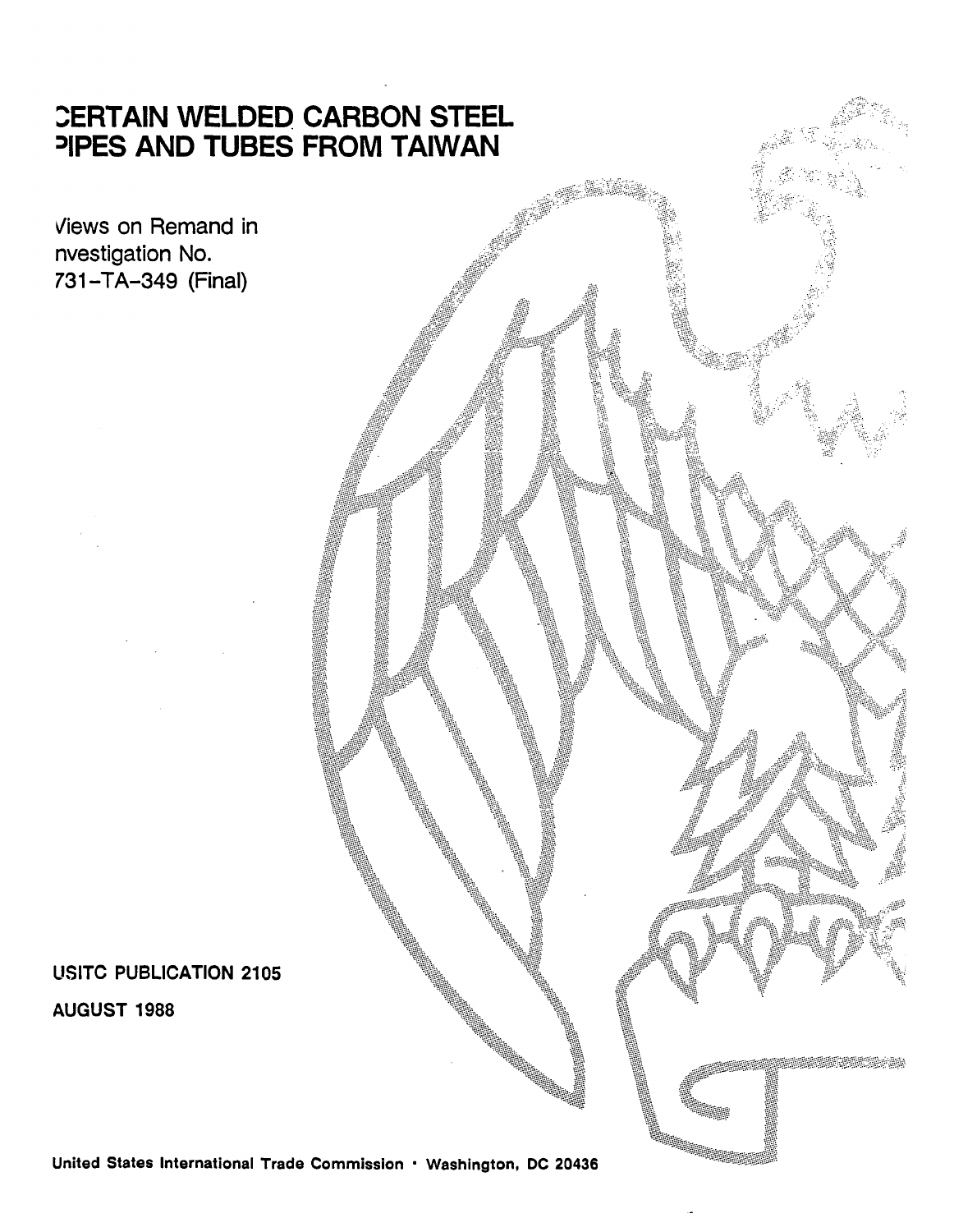### UNITED STATES INTERNATIONAL TRADE COMMISSION

## **COMMISSIONERS**

Anne E. Brunsdale, Vice Chairman Alfred E. Eckes Seeley G. Lodwick Susan Liebeler David B. Rohr Ronald A. Cass

Address all communications to Kenneth R. Mason, Secretary to the Commission United States International Trade Commission Washington, DC 20436

 $\ddot{\phantom{a}}$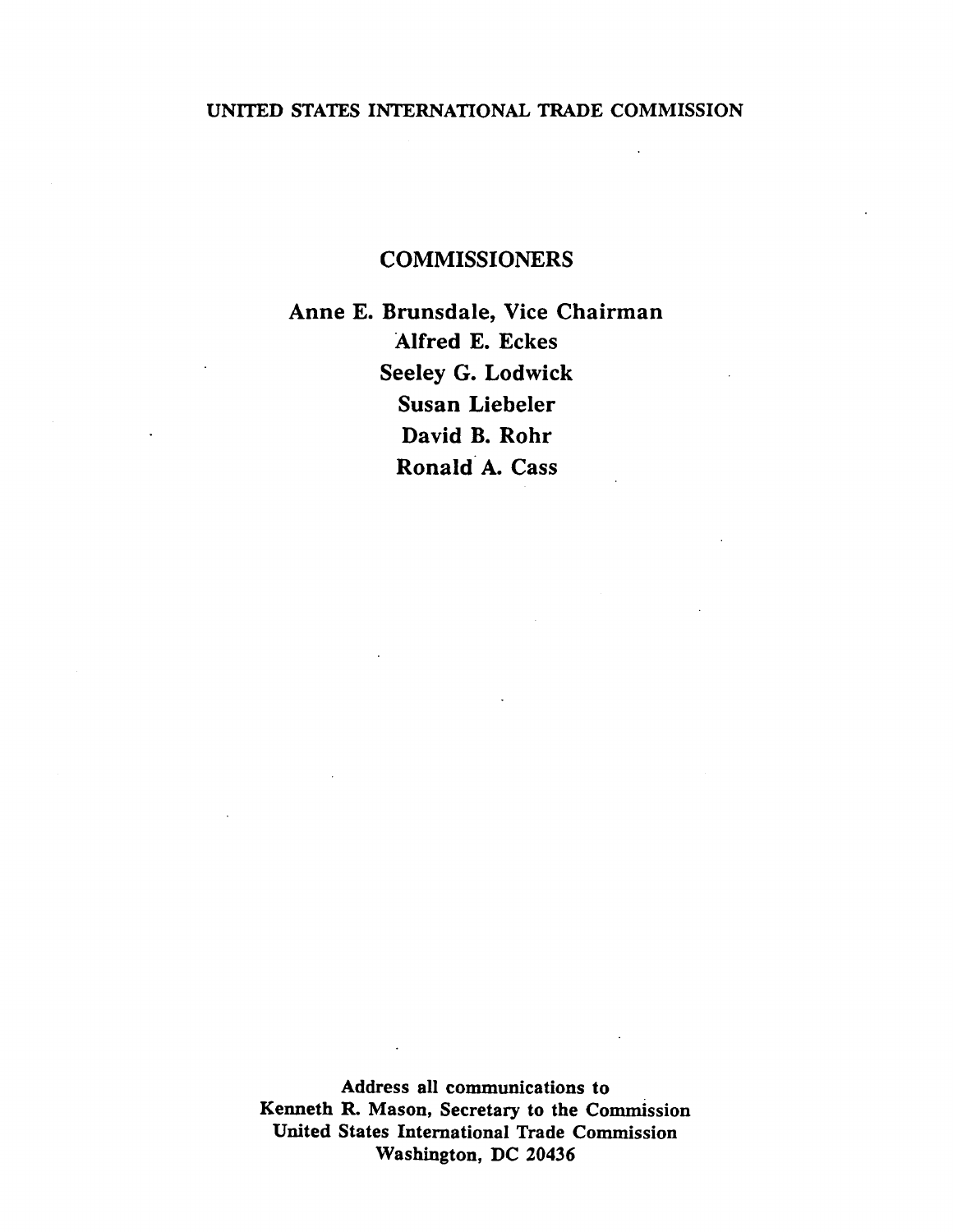In 1987, the U.S. International Trade Commission made a determination in investigation No. 731-TA-349 (Final) that an industry in the United States was not materially injured or threatened with material injury, and the establishment of an industry in the United States was not materially retarded, by reason of dumped imports of certain welded carbon steel'pipes and tubes from Taiwan (USITC Pub. No. 1994 (1987)). That determination was subsequently appealed to the U.S. Court of International Trade and remanded to the Commission for further consideration (Hannibal Industries, Inc. v. United States, Ct. No. 87-08-00848, Slip Op. 88-30, Mar. 15, 1988). The attached views were submitted to the Court in response to the remand.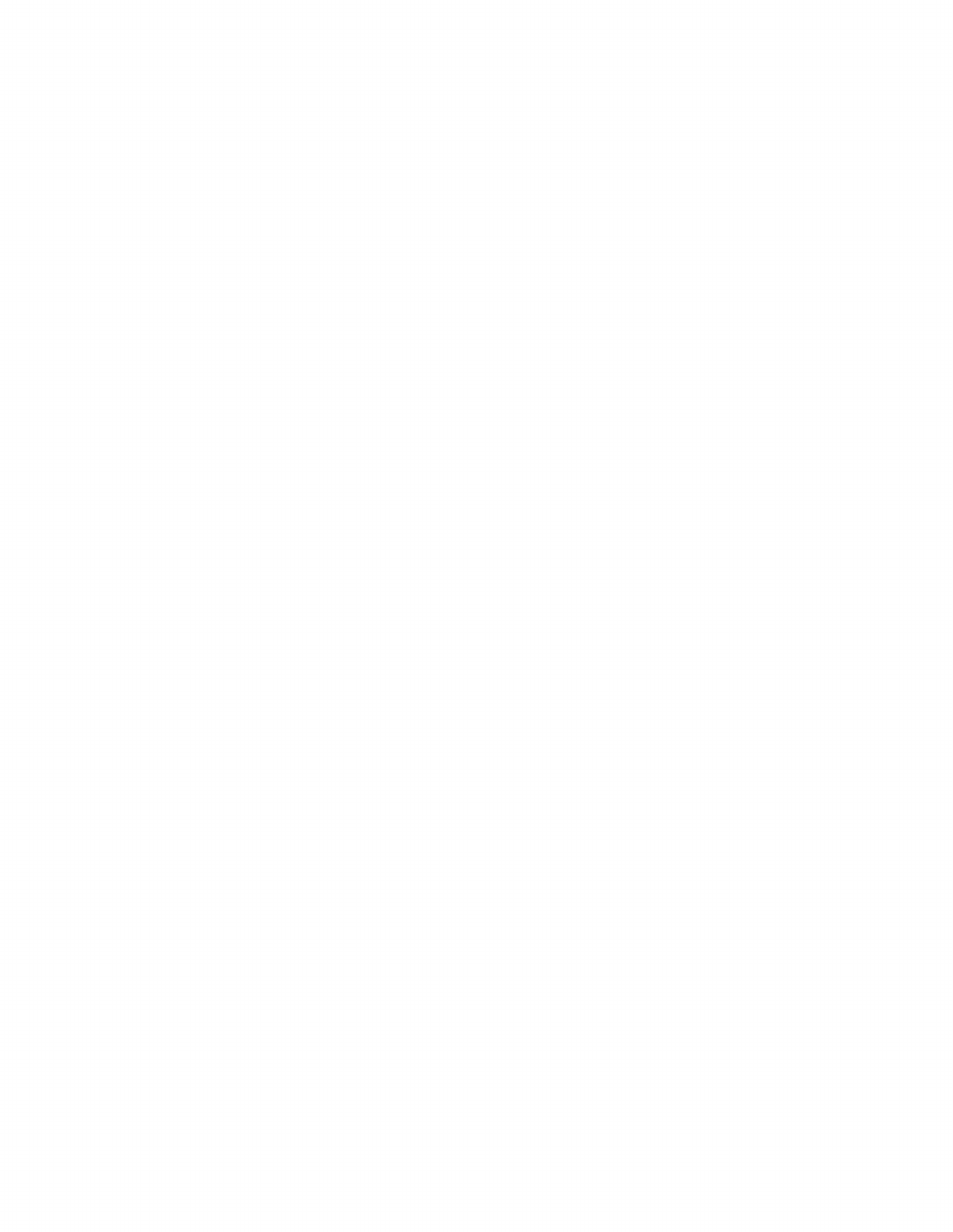#### UNITED STATES INTERNATIONAL TRADE COMMISSION WASHINGTON, D.C.

Certain Welded Carbon Steel Pipes and Tubes from Taiwan, Inv. No. 731-TA-349, (Final) (Remand) June 10, 1988.

 $\mathbb{Z}^+$ 

Additional Views of Chairman Liebeler

At the Commission's request this investigation was remanded to the Commission in view of the decision of the Court in USX Corp. v. United States, 12 CIT\_, Slip op. 88-30, No. 85-03-00325, (March 15, 1988). This remand concerns my causation analysis in my additional views. On remand I concur with Vice Chairman Brunsdale's additional views. Thus, I determine that an industry in the United States is not materially injured or threatened with material injury, and the establishment of an industry in the United States is not materially retarded, by reason of imports from Taiwan of certain welded carbon steel pipes and tubes, sold in the United States at less than fair value.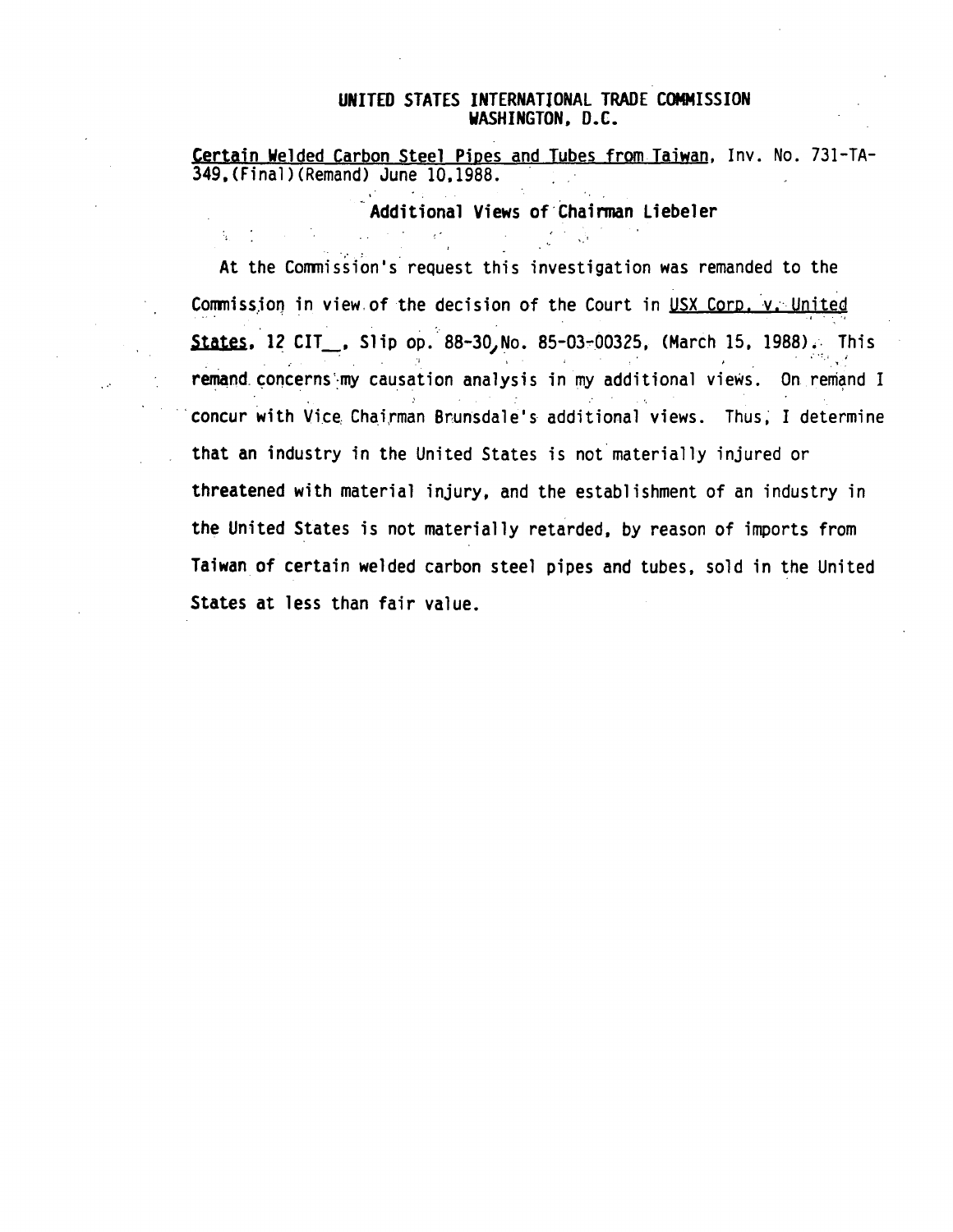### VIEWS OF COMMISSIONER CASS

#### Certain Welded Carbon Steel Pipes and Tubes From Taiwan Inv. No. 731-TA-349 (Final) (Remand)

Commissioner Cass did not participate in the remand determination. He views the scope of the remand order, which was requested by. the. Commission, as limited to further explanation or modification of the views enunciated in the Commission's prior decision, in light of the decision· of the Court of International Trade in USX v. United States, Slip op. 88-30 (March 15, 1988). As Commissioner Cass did not participate in that earlier decision, he does not find it appropriate to participate in the remand determination.

 $\Delta \sim$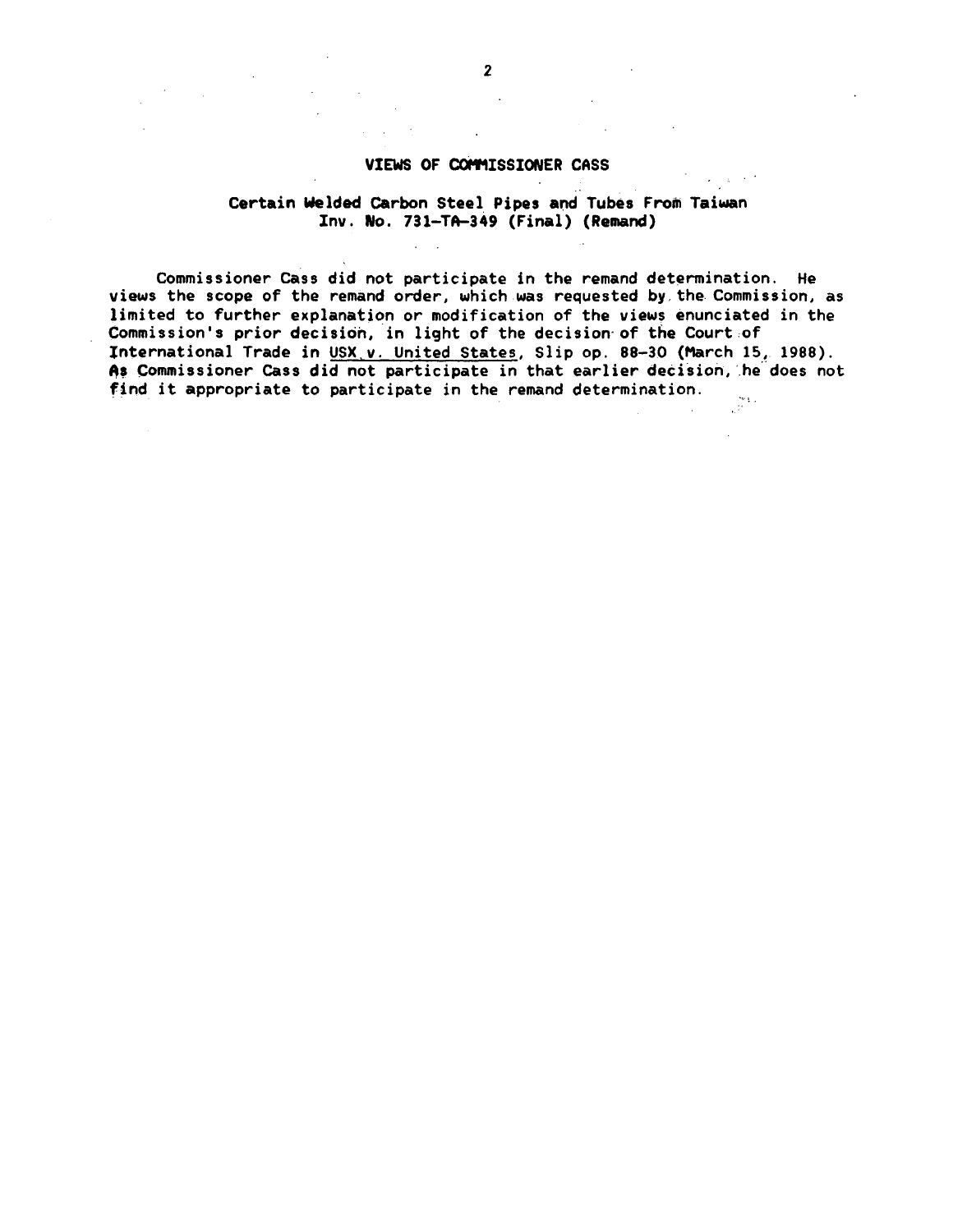$\label{eq:2.1} \mathcal{L}(\mathcal{L}^{\text{max}}_{\mathcal{L}}(\mathcal{L}^{\text{max}}_{\mathcal{L}})) \leq \mathcal{L}(\mathcal{L}^{\text{max}}_{\mathcal{L}}(\mathcal{L}^{\text{max}}_{\mathcal{L}}))$